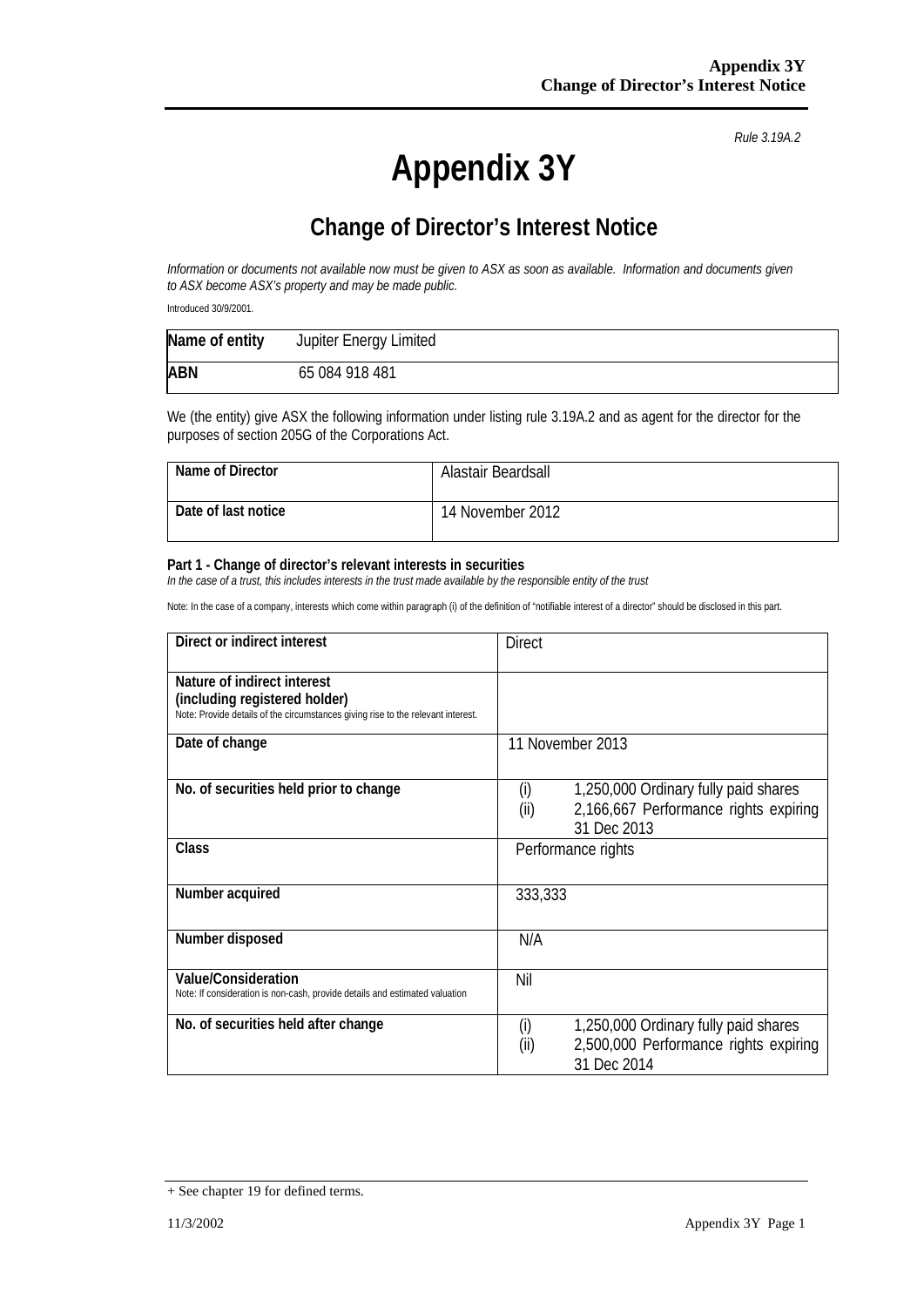| Nature of change                                                          | Issue of performance rights as approved by  |
|---------------------------------------------------------------------------|---------------------------------------------|
| Example: on-market trade, off-market trade, exercise of options, issue of | shareholders at 2013 AGM held on 7 November |
| securities under dividend reinvestment plan, participation in buy-back    | 2013                                        |

Note: In the case of a company, interests which come within paragraph (ii) of the definition of "notifiable interest of a director" should be disclosed in this part.

| Detail of contract                                                                                                                                                          | N/A |
|-----------------------------------------------------------------------------------------------------------------------------------------------------------------------------|-----|
| Nature of interest                                                                                                                                                          | N/A |
| Name of registered holder<br>(if issued securities)                                                                                                                         | N/A |
| Date of change                                                                                                                                                              | N/A |
| No. and class of securities to which<br>interest related prior to change<br>Note: Details are only required for a contract in relation to<br>which the interest has changed | N/A |
| Interest acquired                                                                                                                                                           | N/A |
| Interest disposed                                                                                                                                                           | N/A |
| Value/Consideration<br>Note: If consideration is non-cash, provide details and an<br>estimated valuation                                                                    | N/A |
| Interest after change                                                                                                                                                       | N/A |

| Were the interests in the securities or contracts detailed   No                                             |  |
|-------------------------------------------------------------------------------------------------------------|--|
| above traded during a $+$ closed period where prior written<br>clearance was required?                      |  |
|                                                                                                             |  |
| If so, was prior written clearance provided to allow the trade $\mid N/A$<br>to proceed during this period? |  |
| If prior written clearance was provided, on what date was this   N/A<br>provided?                           |  |

<sup>+</sup> See chapter 19 for defined terms.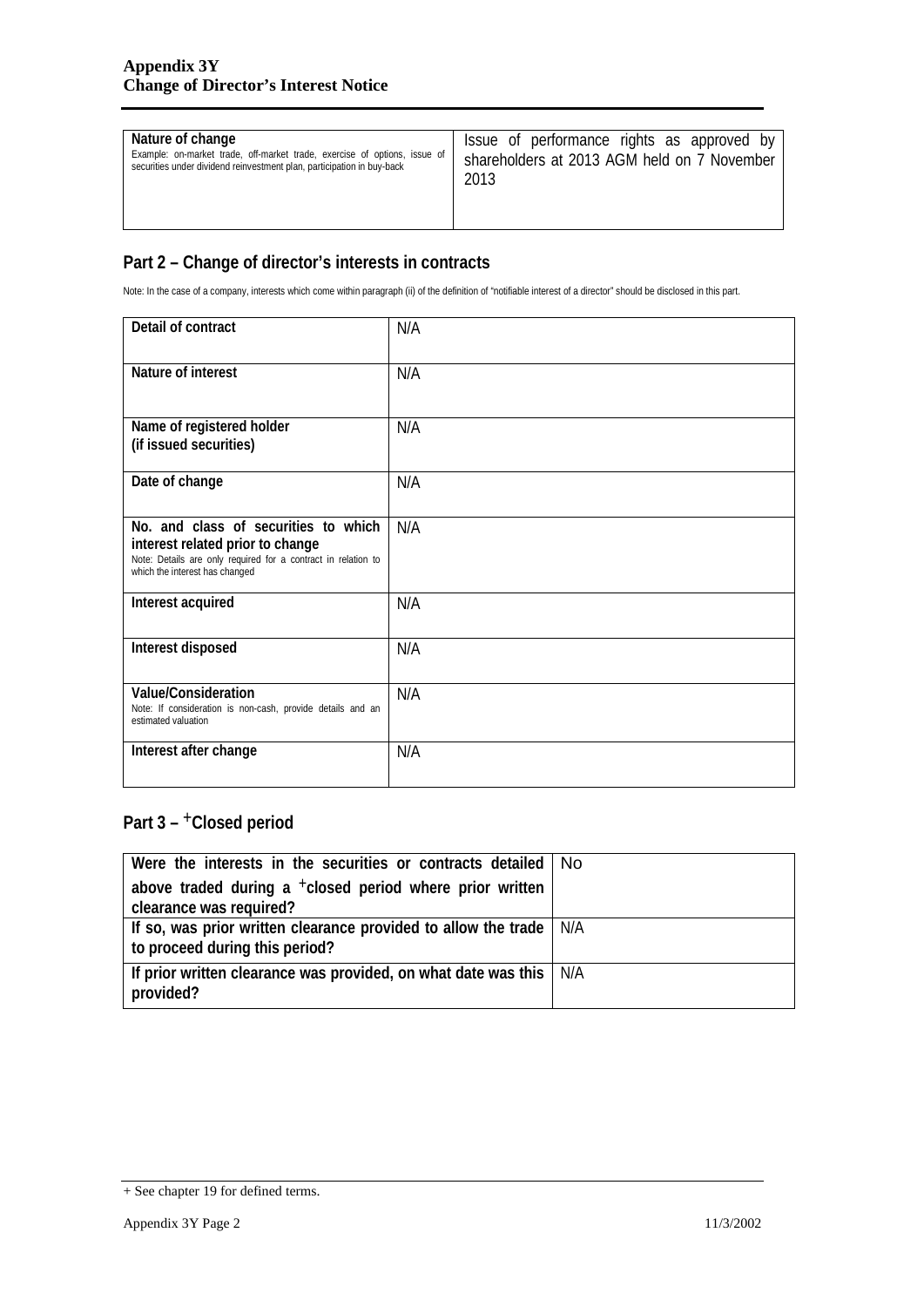*Rule 3.19A.2*

## **Change of Director's Interest Notice**

*Information or documents not available now must be given to ASX as soon as available. Information and documents given to ASX become ASX's property and may be made public.*

Introduced 30/9/2001.

| Name of entity | <b>JUPITER ENERGY LIMITED</b> |
|----------------|-------------------------------|
| <b>ABN</b>     | 65 084 918 481                |

We (the entity) give ASX the following information under listing rule 3.19A.2 and as agent for the director for the purposes of section 205G of the Corporations Act.

| Name of Director    | <b>Geoffrey Gander</b> |
|---------------------|------------------------|
| Date of last notice | 14 November 2012       |

#### **Part 1 - Change of director's relevant interests in securities**

*In the case of a trust, this includes interests in the trust made available by the responsible entity of the trust*

| Direct or indirect interest                                                                                                                      | <b>Direct</b>                                                                                                    |  |
|--------------------------------------------------------------------------------------------------------------------------------------------------|------------------------------------------------------------------------------------------------------------------|--|
| Nature of indirect interest<br>(including registered holder)<br>Note: Provide details of the circumstances giving rise to the relevant interest. |                                                                                                                  |  |
| Date of change                                                                                                                                   | 11 November 2013                                                                                                 |  |
| No. of securities held prior to change                                                                                                           | (i)<br>3,147,224 Ordinary fully paid shares<br>2,166,667 Performance rights expiring 31 December<br>(ii)<br>2013 |  |
| Class                                                                                                                                            | Performance rights                                                                                               |  |
| Number acquired                                                                                                                                  | 333,333                                                                                                          |  |
| Number disposed                                                                                                                                  | N/A                                                                                                              |  |
| Value/Consideration<br>Note: If consideration is non-cash, provide details and estimated valuation                                               | Nil                                                                                                              |  |
| No. of securities held after change                                                                                                              | 3,147,224 Ordinary fully paid shares<br>(i)<br>2,500,000 Performance rights expiring 31 December<br>(ii)<br>2014 |  |

<sup>+</sup> See chapter 19 for defined terms.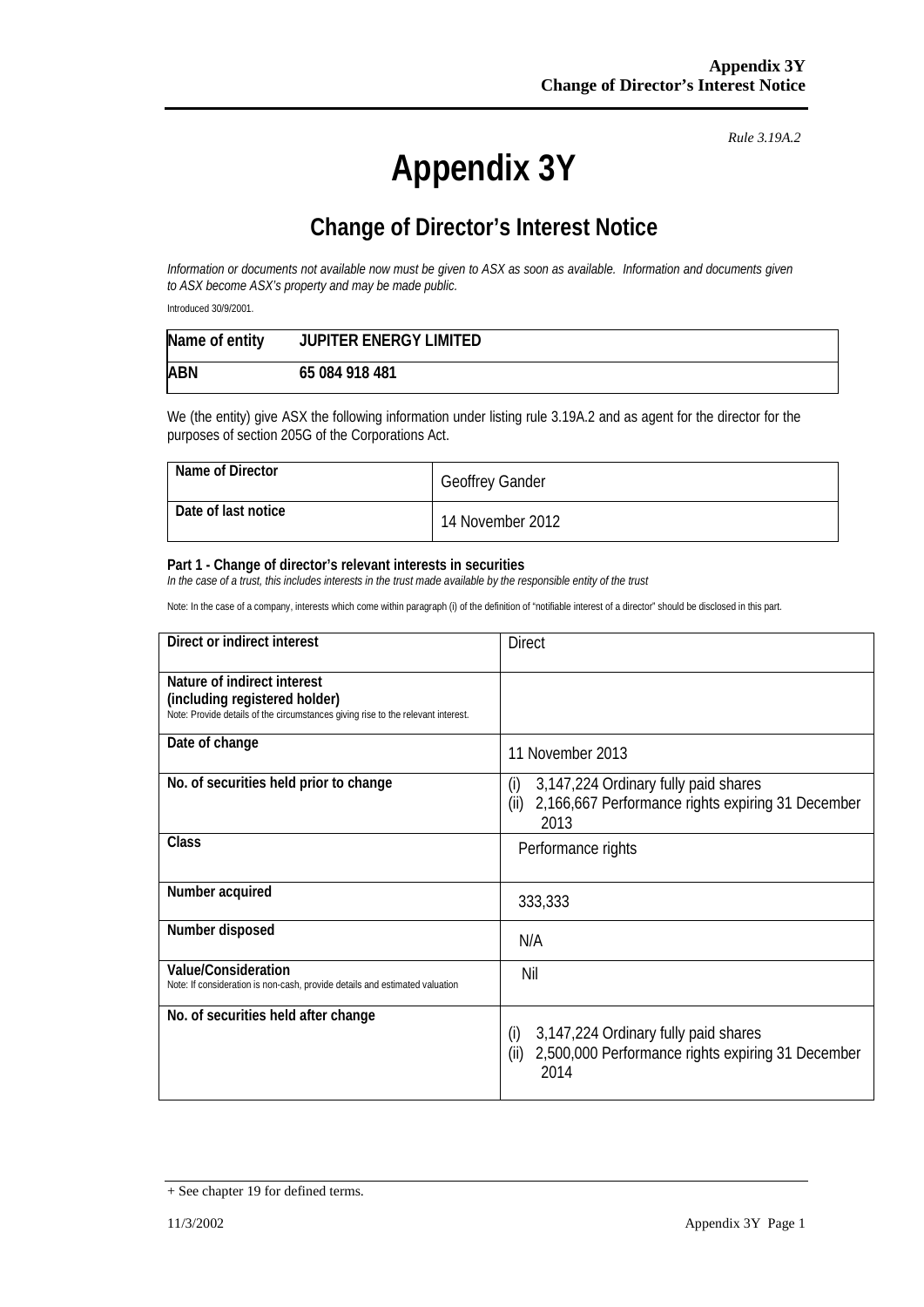| Nature of change                                                                                                                                    |                                                   |  | Issue of Performance Rights as approved |  |  | bv |
|-----------------------------------------------------------------------------------------------------------------------------------------------------|---------------------------------------------------|--|-----------------------------------------|--|--|----|
| Example: on-market trade, off-market trade, exercise of options, issue of<br>securities under dividend reinvestment plan, participation in buy-back | shareholders at 2013 AGM held on 7 November 2013. |  |                                         |  |  |    |
|                                                                                                                                                     |                                                   |  |                                         |  |  |    |

Note: In the case of a company, interests which come within paragraph (ii) of the definition of "notifiable interest of a director" should be disclosed in this part.

| Detail of contract                                                                                                                                                          | N/A |
|-----------------------------------------------------------------------------------------------------------------------------------------------------------------------------|-----|
| Nature of interest                                                                                                                                                          | N/A |
| Name of registered holder<br>(if issued securities)                                                                                                                         | N/A |
| Date of change                                                                                                                                                              | N/A |
| No. and class of securities to which interest<br>related prior to change<br>Note: Details are only required for a contract in relation to which the interest has<br>changed | N/A |
| Interest acquired                                                                                                                                                           | N/A |
| Interest disposed                                                                                                                                                           | N/A |
| Value/Consideration<br>Note: If consideration is non-cash, provide details and an estimated valuation                                                                       | N/A |
| Interest after change                                                                                                                                                       | N/A |

| Were the interests in the securities or contracts detailed above                                             | No. |
|--------------------------------------------------------------------------------------------------------------|-----|
| traded during a <sup>+</sup> closed period where prior written clearance was                                 |     |
| required?                                                                                                    |     |
| If so, was prior written clearance provided to allow the trade to $\vert$ N/A<br>proceed during this period? |     |
| If prior written clearance was provided, on what date was this<br>provided?                                  | N/A |

<sup>+</sup> See chapter 19 for defined terms.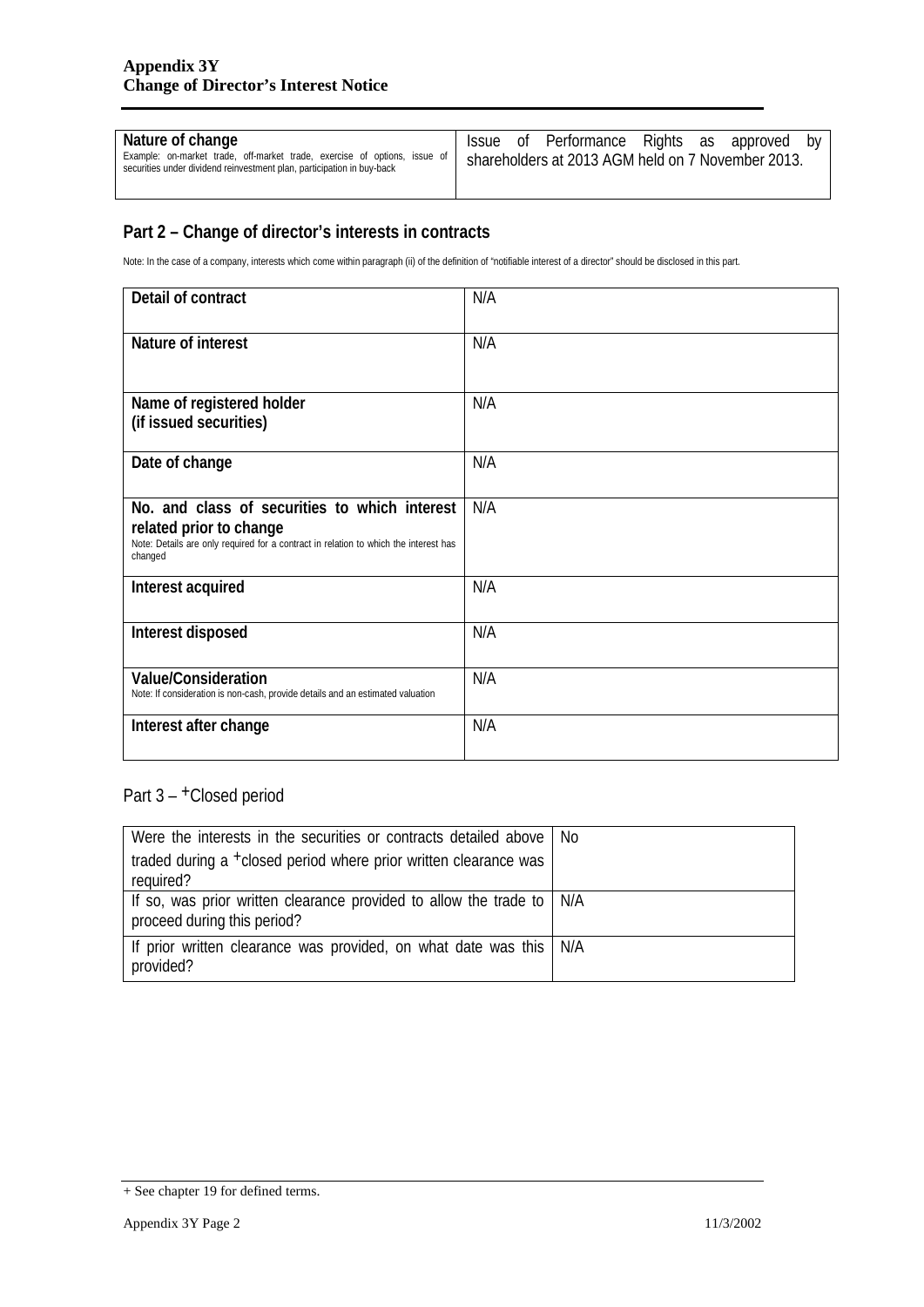*Rule 3.19A.2*

## **Change of Director's Interest Notice**

*Information or documents not available now must be given to ASX as soon as available. Information and documents given to ASX become ASX's property and may be made public.*

Introduced 30/9/2001.

| Name of entity | Jupiter Energy Limited |
|----------------|------------------------|
| <b>ABN</b>     | 65 084 918 481         |

We (the entity) give ASX the following information under listing rule 3.19A.2 and as agent for the director for the purposes of section 205G of the Corporations Act.

| Name of Director    | Baltabek Kuandykov |
|---------------------|--------------------|
| Date of last notice | 14 November 2012   |

#### **Part 1 - Change of director's relevant interests in securities**

*In the case of a trust, this includes interests in the trust made available by the responsible entity of the trust*

| Direct or indirect interest                                                                                                                                             | direct                                                                                             |  |  |
|-------------------------------------------------------------------------------------------------------------------------------------------------------------------------|----------------------------------------------------------------------------------------------------|--|--|
| Nature of indirect interest<br>(including registered holder)<br>Note: Provide details of the circumstances giving rise to the relevant interest.                        | N/A                                                                                                |  |  |
| Date of change                                                                                                                                                          | 11 November 2013                                                                                   |  |  |
| No. of securities held prior to change                                                                                                                                  | 2,166,667 Performance<br>rights<br>31<br>expiring<br>December 2013                                 |  |  |
| Class                                                                                                                                                                   | Performance rights                                                                                 |  |  |
| Number acquired                                                                                                                                                         | 333,333                                                                                            |  |  |
| Number disposed                                                                                                                                                         | N/A                                                                                                |  |  |
| Value/Consideration<br>Note: If consideration is non-cash, provide details and estimated valuation                                                                      | Nil                                                                                                |  |  |
| No. of securities held after change                                                                                                                                     | 2,500,000 Performance<br>rights<br>expiring<br>31<br>December 2014                                 |  |  |
| Nature of change<br>Example: on-market trade, off-market trade, exercise of options, issue of<br>securities under dividend reinvestment plan, participation in buy-back | Issue of performance rights as approved by<br>shareholders at 2013 AGM held on 7 November<br>2013. |  |  |

<sup>+</sup> See chapter 19 for defined terms.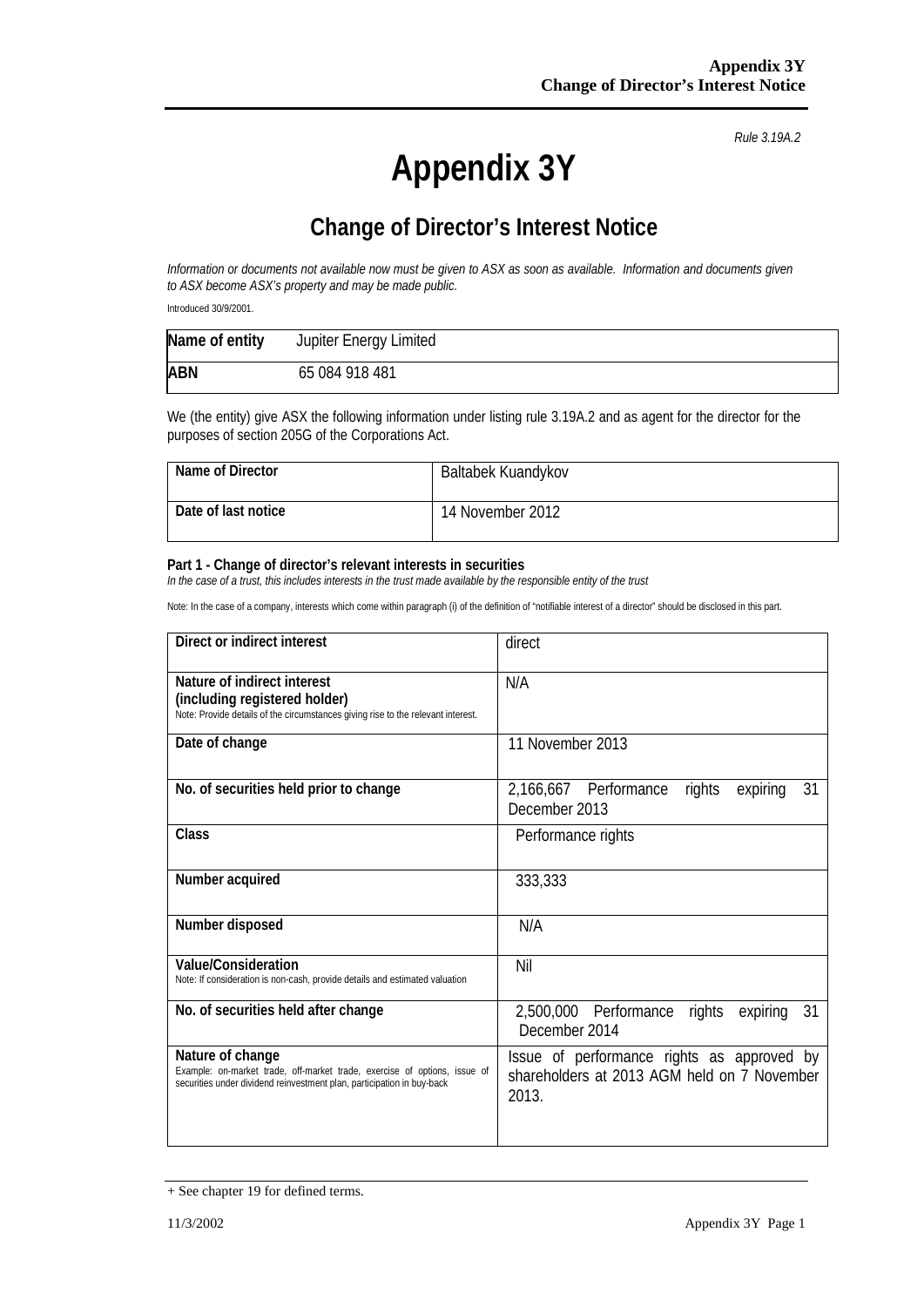Note: In the case of a company, interests which come within paragraph (ii) of the definition of "notifiable interest of a director" should be disclosed in this part.

| Detail of contract                                                                                                                                                          | N/A |
|-----------------------------------------------------------------------------------------------------------------------------------------------------------------------------|-----|
| Nature of interest                                                                                                                                                          | N/A |
| Name of registered holder<br>(if issued securities)                                                                                                                         | N/A |
| Date of change                                                                                                                                                              | N/A |
| No. and class of securities to which<br>interest related prior to change<br>Note: Details are only required for a contract in relation to<br>which the interest has changed | N/A |
| Interest acquired                                                                                                                                                           | N/A |
| Interest disposed                                                                                                                                                           | N/A |
| Value/Consideration<br>Note: If consideration is non-cash, provide details and an<br>estimated valuation                                                                    | N/A |
| Interest after change                                                                                                                                                       | N/A |

| Were the interests in the securities or contracts detailed   No                   |  |
|-----------------------------------------------------------------------------------|--|
| above traded during a $+$ closed period where prior written                       |  |
| clearance was required?                                                           |  |
| If so, was prior written clearance provided to allow the trade   N/A              |  |
| to proceed during this period?                                                    |  |
| If prior written clearance was provided, on what date was this   N/A<br>provided? |  |
|                                                                                   |  |

<sup>+</sup> See chapter 19 for defined terms.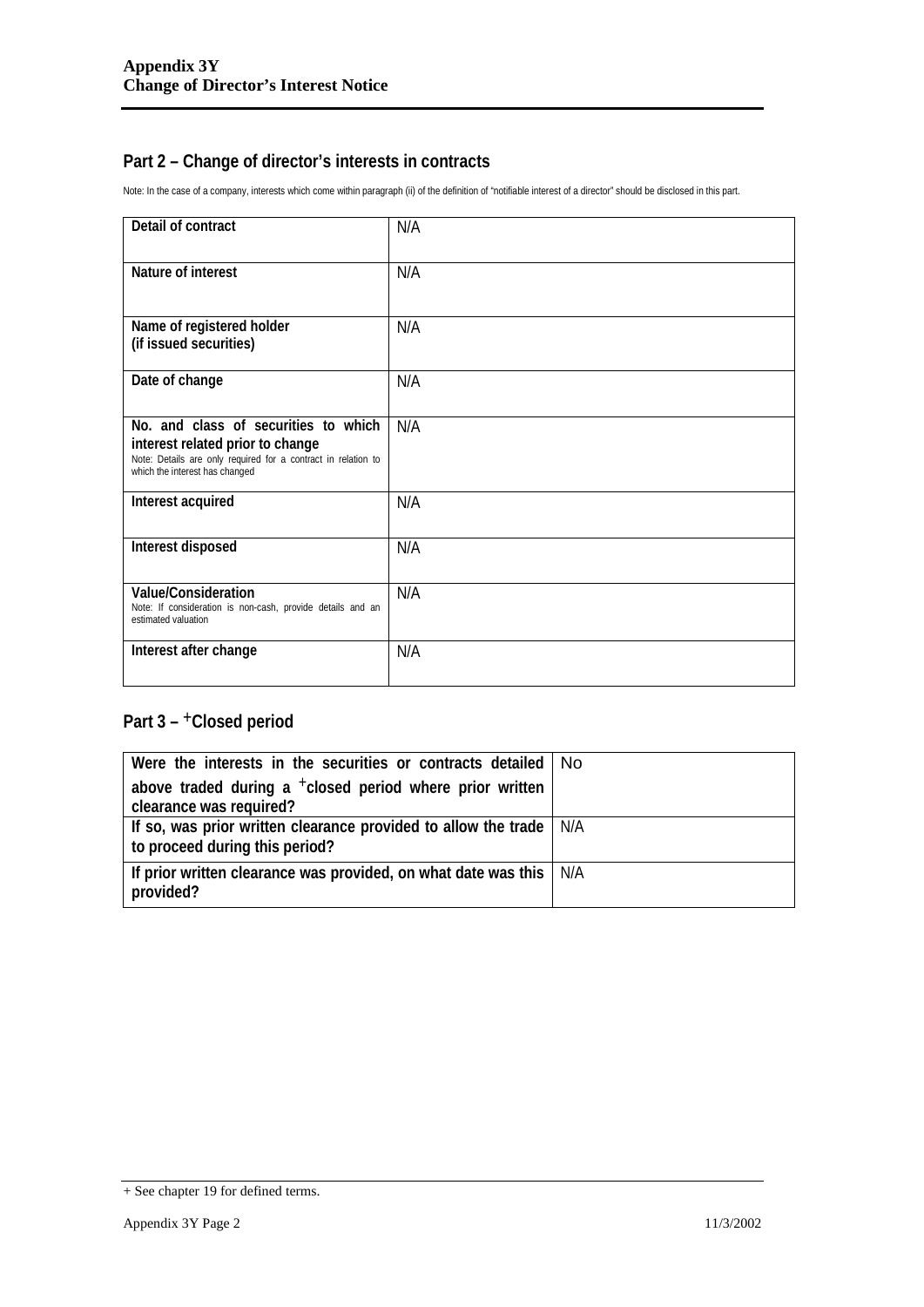*Rule 3.19A.2*

## **Change of Director's Interest Notice**

*Information or documents not available now must be given to ASX as soon as available. Information and documents given to ASX become ASX's property and may be made public.*

Introduced 30/9/2001.

| Name of entity | Jupiter Energy Limited |
|----------------|------------------------|
| <b>ABN</b>     | 65 084 918 481         |

We (the entity) give ASX the following information under listing rule 3.19A.2 and as agent for the director for the purposes of section 205G of the Corporations Act.

| Name of Director    | <b>Scott Adrian Mison</b> |
|---------------------|---------------------------|
| Date of last notice | 14 November 2012          |

#### **Part 1 - Change of director's relevant interests in securities**

*In the case of a trust, this includes interests in the trust made available by the responsible entity of the trust*

| Direct or indirect interest                                                                                                                      | <b>Direct</b>                                                                                             |
|--------------------------------------------------------------------------------------------------------------------------------------------------|-----------------------------------------------------------------------------------------------------------|
| Nature of indirect interest<br>(including registered holder)<br>Note: Provide details of the circumstances giving rise to the relevant interest. |                                                                                                           |
| Date of change                                                                                                                                   | 11 November 2013                                                                                          |
| No. of securities held prior to change                                                                                                           | (i)<br>391,238 Ordinary fully paid shares<br>500,000 Performance rights expiring 31<br>(ii)<br>Dec 2013   |
| Class                                                                                                                                            | Performance rights                                                                                        |
| Number acquired                                                                                                                                  | 75,000                                                                                                    |
| Number disposed                                                                                                                                  | N/A                                                                                                       |
| <b>Value/Consideration</b><br>Note: If consideration is non-cash, provide details and estimated valuation                                        | Nil.                                                                                                      |
| No. of securities held after change                                                                                                              | 391,238 Ordinary fully paid shares<br>(iii)<br>575,000 Performance rights expiring 31<br>(iv)<br>Dec 2014 |

<sup>+</sup> See chapter 19 for defined terms.